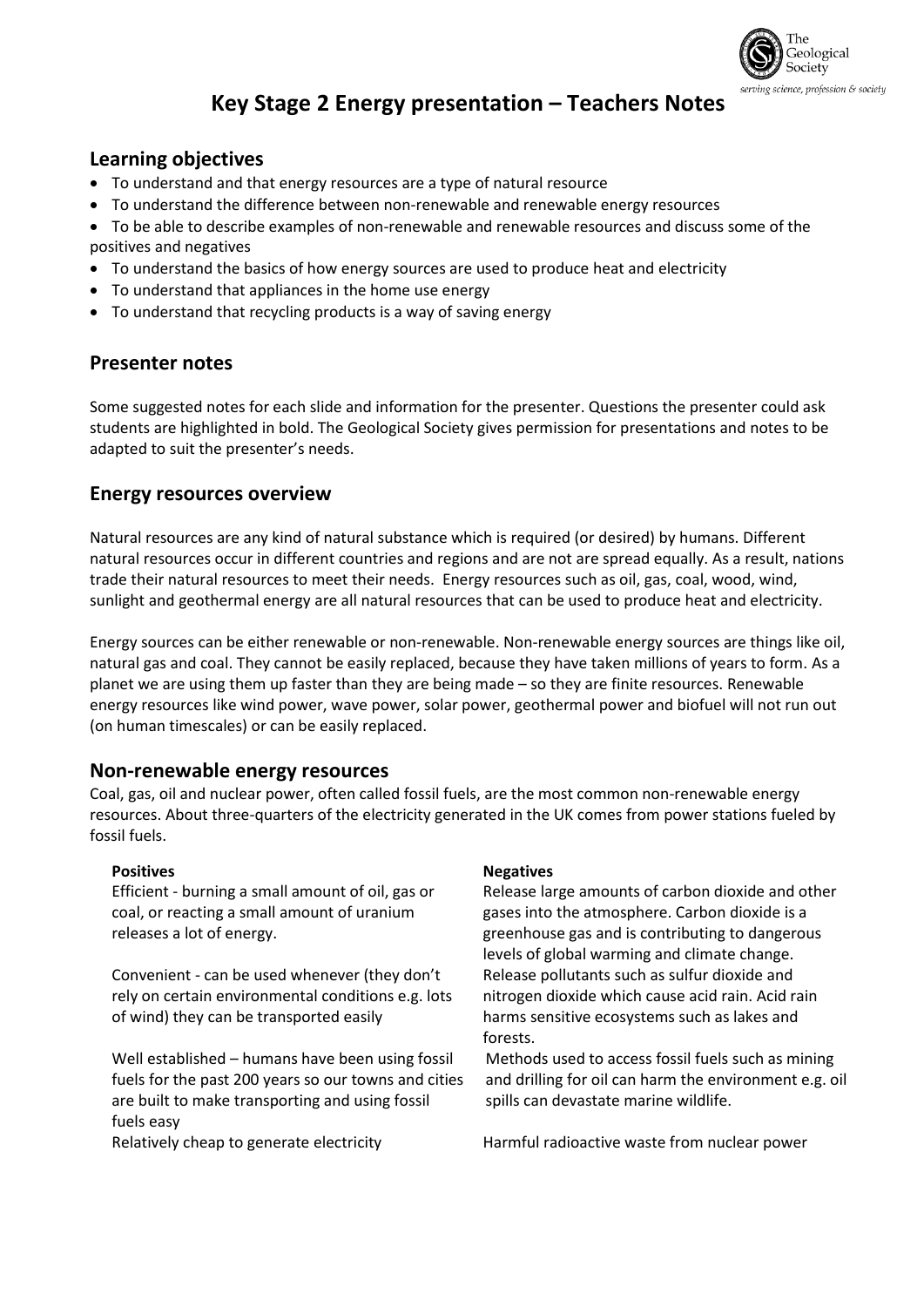

## **Oil and natural gas**

All of Earth's crude oil and natural gas is formed from microscopic marine plankton that died millions of years ago. When they died the microorganisms sank to the bottom of the ocean and were gradually covered in layers of sediment. As the organic rich sediments were buried, the heat and pressure acting on them increased, turning the organic matter into oil and gas. Oil and natural gas has formed are less dense than the surrounding rock so move upwards through tiny pores and fractures. Some oil and natural gas manages to get all way to the surface and escapes through vents into the atmosphere. Other oil and natural gas deposits get trapped under impermeable layers of rock or clay. These trapped deposits are where we find oil and natural gas today.



To generate electricity, oil and gas are burnt in power plants to heat water and produce steam. This steam (which has kinetic energy) then propels the blades of a turbine (mechanical energy). The turbine is attached to a generator and when it spins it produces electricity (electrical energy). Oil can also be used directly as fuel in cars, planes, buses and trains (chemical energy). Before it can be put into cars at the petrol station, crude oil has to be refined in an oil refinery to turn it into different fuels like petrol, diesel and jet engine fuel.

#### **Coal**

Most of the coal we have on Earth today was formed during the Carboniferous period 360 – 299 million years ago (before the dinosaurs!) when much of the Earth including the UK was covered in tropical swamps. As the plants died their remains sank to the bottom of the swampy areas, making layers and layers of squashed plant material. This eventually turned into a brown spongey material called peat. Over millions of years and with changing environments layers rock began to build up and the peat became buried. As the peat was buried further and further heat and pressure acting upon it turned it into coal. The hotter the temperature, the deeper the coal is buried and the longer the amount of time the coal is buried, the more efficient coal you get – anthracite is the name of the most efficient coal.



Coal can be burned for heating or for electricity in the same way as oil and gas. Coal is cheap and fuelled our industrial revolution but when coal is burnt it releases more carbon dioxide than oil and gas so it is the one of the worst contributors to global warming.

#### **Nuclear power**

The main nuclear fuels are the radioactive elements uranium and plutonium. Nuclear fuels are not burnt to release energy; they are involved in nuclear reactions where atoms are split to release large amounts of energy as heat. The rest of the process of generating electricity is then the same as in coal oil and gas, the heat energy is used to boil water which generates steam. This steam then spins turbines, which drives generators to produce electricity.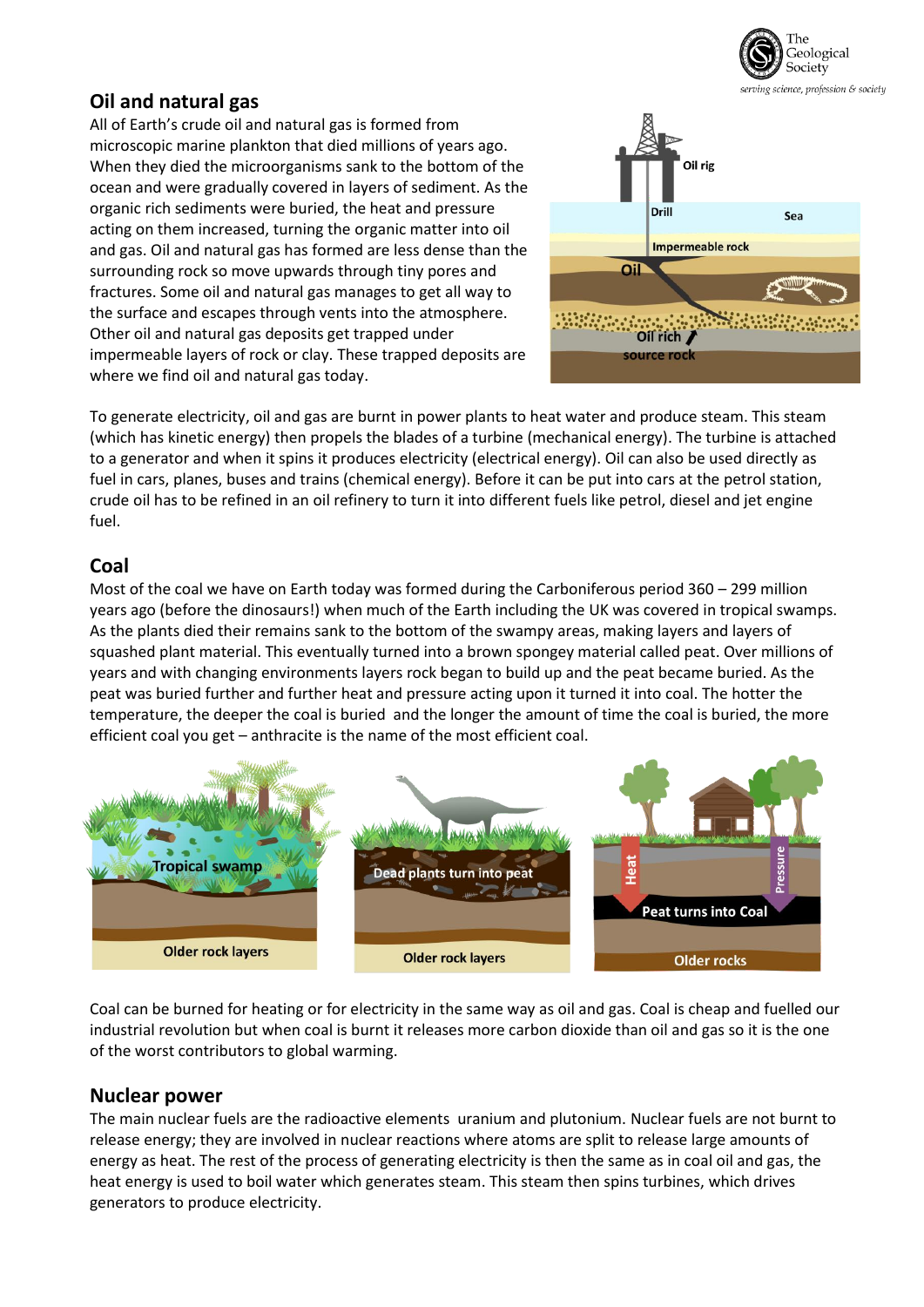

Nuclear fuels do not release harmful greenhouse gases. They are very efficient; a tiny amount of nuclear fuel produces a lot of energy. However nuclear power produces harmful radioactive waste which must be removed and disposed of from power plants it has to be sealed in containers and buried for thousands of years until it is no longer radioactive. Nuclear power is reliable but a lot of money has to be spent on safety so it is expensive.

### **Renewable Energy**

Once renewable energy resources are established (i.e. once wind turbines, solar panels etc. have been constructed) they do not release harmful greenhouse gases into the atmosphere so they can be used to mitigate climate change.Generating electricity from renewable sources is more complicated than from fossil fuels so it requires lots of new technology which can be expensive to develop.

## **Wind**

Wind turbines essentially work in the opposite way to a fan, instead of using electricity to make wind they use wind to make electricity. In order to generate enough energy capable of powering thousands of homes, energy companies build large wind farms either onshore or offshore. One major issue that people have with wind turbines is that they can ruin the look of the landscape; they can also be harmful to birds that might fly into them.

## **Solar**

The primary source of all energy on planet Earth is from the sun - plants get energy from the sun for photosynthesis and heat from the sun drives atmospheric circulation, controling the wind, tides and waves. Solar thermal panels are filled with water which heats up in the sunlight. The heated water is then pumped through a tank heating the water that is connected to the taps in the house. Solar photovoltaic cells are used to turn sunlight directly into electricity. Photovoltaic cells are made from silicon which when exposed to lots of sunlight generates an electrical charge. Solar cells can be placed on the roof of a building or home, not taking up any extra space. Individual photovoltaic cells are expensive and they don't generate a lot of electricity so you need thousands of them in order to generate enough electricity to power a town.

## **Geothermal**

Geothermal energy is heat energy from the Earth. It is high in volcanic areas like Iceland and New Zealand. To use geothermal energy to generate electricity or heat, water is pumped into hot rocks through pipes. When this water comes back up to the surface it can be used directly to heat people's homes, or the steam can be used to generate electricity using a turbine and a generator. In Iceland water naturally filtering down into hot volcanic rocks can come up to the surface in volcanic springs like the Blue Lagoon or explode upwards as geysers. 85% of Iceland heating and 25% of its electricity comes from geothermal energy.



## **Hydroelectric**

Hydroelectric power harnesses electricity from running water. Hydroelectric dams are built to store large amounts of water in reservoirs. When electricity is needed, water is allowed to escape through pipes in the dam. The water flows downwards under the influence of gravity and turns turbines linked to generators. Hydroelectric power is more reliable than wind and solar power, although it does depend on enough rain. Hydroelectric dams are very expensive to build. When a dam is built, a huge area is flooded to make a lake which displaces the people and animals living there, it can also badly affect fish migration patterns. The UK currently generates about 1.5% of its electricity from hydroelectric schemes - most of which are in the Scottish Highlands.